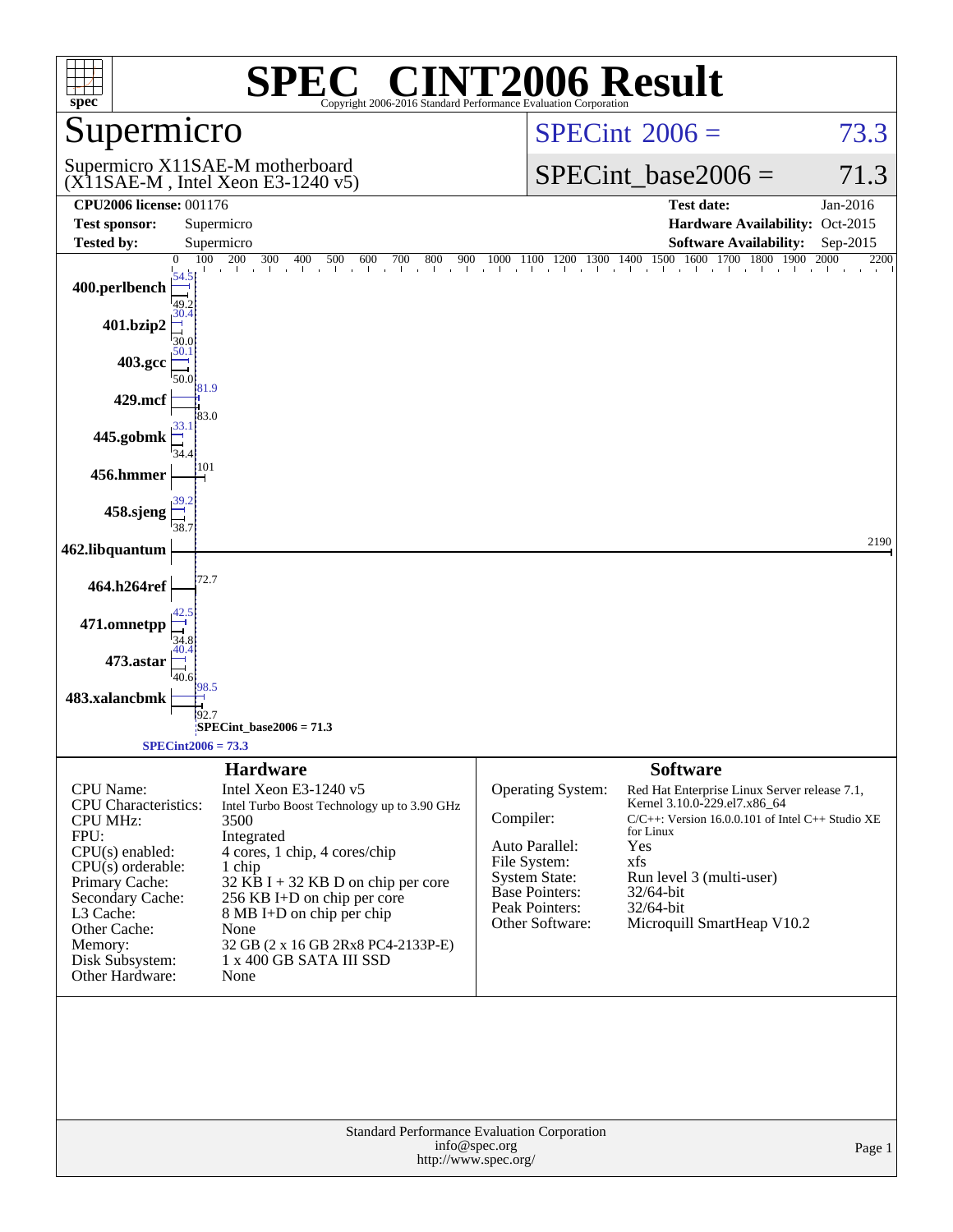

### Supermicro

## $SPECint2006 = 73.3$  $SPECint2006 = 73.3$

(X11SAE-M , Intel Xeon E3-1240 v5) Supermicro X11SAE-M motherboard

SPECint base2006 =  $71.3$ 

**[CPU2006 license:](http://www.spec.org/auto/cpu2006/Docs/result-fields.html#CPU2006license)** 001176 **[Test date:](http://www.spec.org/auto/cpu2006/Docs/result-fields.html#Testdate)** Jan-2016 **[Test sponsor:](http://www.spec.org/auto/cpu2006/Docs/result-fields.html#Testsponsor)** Supermicro Supermicro **[Hardware Availability:](http://www.spec.org/auto/cpu2006/Docs/result-fields.html#HardwareAvailability)** Oct-2015 **[Tested by:](http://www.spec.org/auto/cpu2006/Docs/result-fields.html#Testedby)** Supermicro **Supermicro [Software Availability:](http://www.spec.org/auto/cpu2006/Docs/result-fields.html#SoftwareAvailability)** Sep-2015

### **[Results Table](http://www.spec.org/auto/cpu2006/Docs/result-fields.html#ResultsTable)**

|                                                                                                          | <b>Base</b>    |       |                |       | <b>Peak</b>    |       |                |              |                |              |                |              |
|----------------------------------------------------------------------------------------------------------|----------------|-------|----------------|-------|----------------|-------|----------------|--------------|----------------|--------------|----------------|--------------|
| <b>Benchmark</b>                                                                                         | <b>Seconds</b> | Ratio | <b>Seconds</b> | Ratio | <b>Seconds</b> | Ratio | <b>Seconds</b> | <b>Ratio</b> | <b>Seconds</b> | <b>Ratio</b> | <b>Seconds</b> | <b>Ratio</b> |
| 400.perlbench                                                                                            | 197            | 49.5  | 199            | 49.2  | 198            | 49.2  | 179            | 54.6         | 180            | 54.4         | 179            | 54.5         |
| 401.bzip2                                                                                                | 322            | 30.0  | 321            | 30.0  | 322            | 30.0  | 317            | 30.4         | 317            | <u>30.4</u>  | 317            | 30.4         |
| $403.\mathrm{gcc}$                                                                                       | 161            | 50.0  | 161            | 50.0  | 161            | 49.9  | 161            | 50.1         | 160            | 50.2         | 161            | 50.0         |
| $429$ .mcf                                                                                               | 110            | 83.0  | 112            | 81.6  | 109            | 84.0  | 111            | 81.9         | 112            | 81.8         | 110            | 82.7         |
| $445$ .gobmk                                                                                             | 305            | 34.4  | 305            | 34.4  | 305            | 34.4  | 317            | 33.1         | 317            | 33.1         | 317            | 33.1         |
| $456.$ hmmer                                                                                             | 92.8           | 101   | 92.7           | 101   | 92.9           | 100   | 92.8           | <b>101</b>   | 92.7           | 101          | 92.9           | 100          |
| $458$ .sjeng                                                                                             | 313            | 38.7  | 313            | 38.7  | 313            | 38.7  | 309            | 39.2         | 309            | 39.2         | 309            | 39.2         |
| 462.libquantum                                                                                           | 9.43           | 2200  | 9.44           | 2190  | 9.44           | 2190  | 9.43           | 2200         | 9.44           | 2190         | 9.44           | 2190         |
| 464.h264ref                                                                                              | 304            | 72.8  | 305            | 72.5  | 304            | 72.7  | 304            | 72.8         | 305            | 72.5         | 304            | 72.7         |
| $ 471$ .omnetpp                                                                                          | 180            | 34.8  | 179            | 34.8  | 178            | 35.0  | 149            | 42.0         | 147            | 42.5         | 147            | 42.5         |
| $473$ . astar                                                                                            | 173            | 40.7  | 173            | 40.5  | 173            | 40.6  | 174            | 40.4         | 174            | 40.3         | 173            | 40.6         |
| 483.xalancbmk                                                                                            | 74.5           | 92.7  | 74.6           | 92.4  | 74.2           | 93.0  | 70.1           | 98.5         | 70.2           | 98.3         | 70.0           | 98.6         |
| Results appear in the order in which they were run. Bold underlined text indicates a median measurement. |                |       |                |       |                |       |                |              |                |              |                |              |

### **[Submit Notes](http://www.spec.org/auto/cpu2006/Docs/result-fields.html#SubmitNotes)**

The config file option 'submit' was used.

### **[Operating System Notes](http://www.spec.org/auto/cpu2006/Docs/result-fields.html#OperatingSystemNotes)**

Stack size set to unlimited using "ulimit -s unlimited"

### **[Platform Notes](http://www.spec.org/auto/cpu2006/Docs/result-fields.html#PlatformNotes)**

Standard Performance Evaluation Corporation As tested, the system used a Supermicro CSE-731i-300B chassis. The chassis is configured with 2 PWS-305-PQ redundant power supply, 1 SNK-P0046A4 heatsink, as well as 1 FAN-0108L4 rear cooling fan. BIOS Settings: Hyper-threading = Disabled Sysinfo program /usr/cpu2006/config/sysinfo.rev6914 \$Rev: 6914 \$ \$Date:: 2014-06-25 #\$ e3fbb8667b5a285932ceab81e28219e1 running on X10SRA-01 Fri Jan 29 17:40:54 2016 This section contains SUT (System Under Test) info as seen by some common utilities. To remove or add to this section, see: <http://www.spec.org/cpu2006/Docs/config.html#sysinfo> From /proc/cpuinfo model name : Intel(R) Xeon(R) CPU E3-1240 v5 @ 3.50GHz 1 "physical id"s (chips) 4 "processors" cores, siblings (Caution: counting these is hw and system dependent. The following excerpts from /proc/cpuinfo might not be reliable. Use with Continued on next page

[info@spec.org](mailto:info@spec.org) <http://www.spec.org/>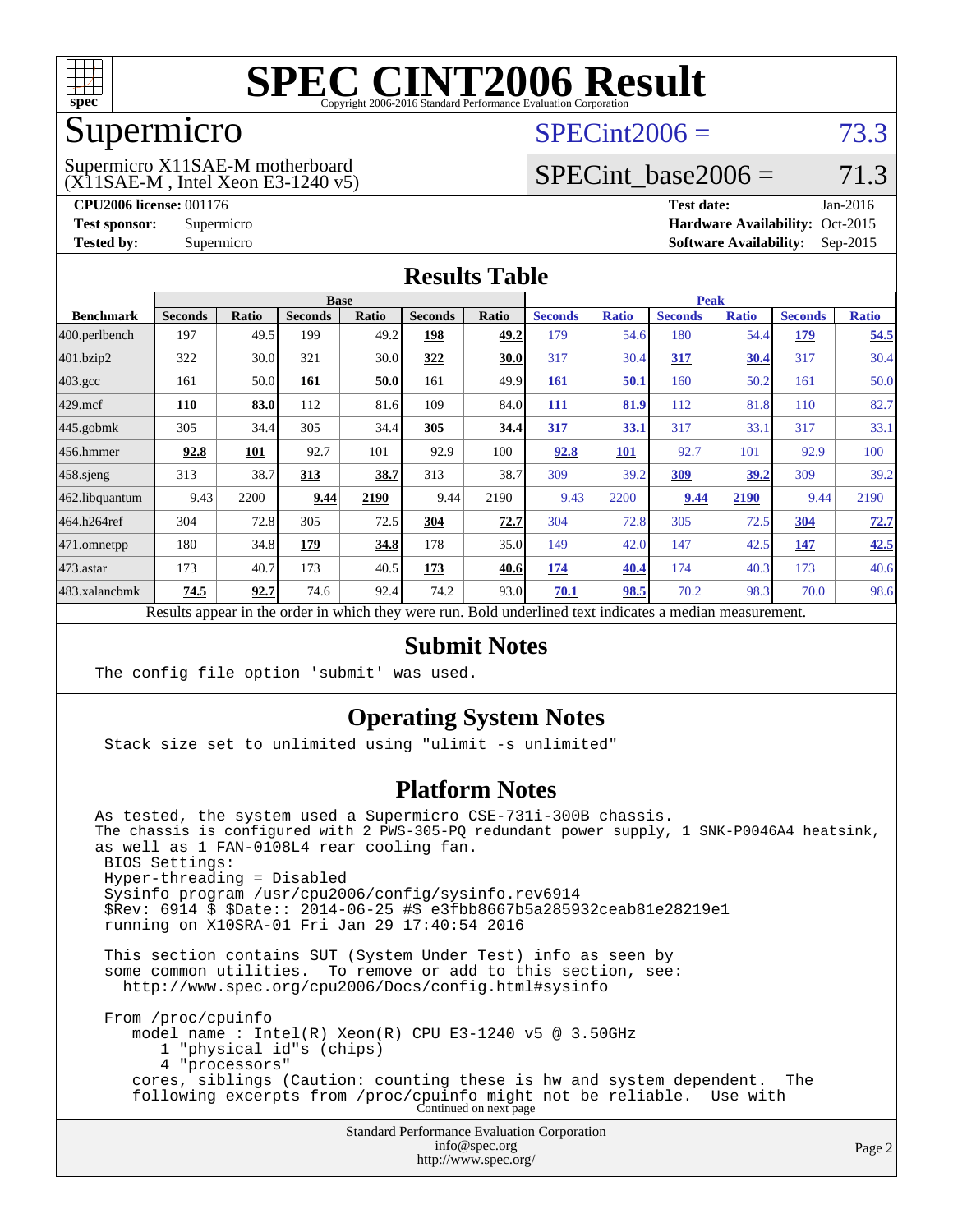

### Supermicro

 $SPECint2006 = 73.3$  $SPECint2006 = 73.3$ 

(X11SAE-M , Intel Xeon E3-1240 v5) Supermicro X11SAE-M motherboard

SPECint base2006 =  $71.3$ 

**[CPU2006 license:](http://www.spec.org/auto/cpu2006/Docs/result-fields.html#CPU2006license)** 001176 **[Test date:](http://www.spec.org/auto/cpu2006/Docs/result-fields.html#Testdate)** Jan-2016 **[Test sponsor:](http://www.spec.org/auto/cpu2006/Docs/result-fields.html#Testsponsor)** Supermicro Supermicro **[Hardware Availability:](http://www.spec.org/auto/cpu2006/Docs/result-fields.html#HardwareAvailability)** Oct-2015 **[Tested by:](http://www.spec.org/auto/cpu2006/Docs/result-fields.html#Testedby)** Supermicro **Supermicro [Software Availability:](http://www.spec.org/auto/cpu2006/Docs/result-fields.html#SoftwareAvailability)** Sep-2015

### **[Platform Notes \(Continued\)](http://www.spec.org/auto/cpu2006/Docs/result-fields.html#PlatformNotes)**

 caution.) cpu cores : 4 siblings : 4 physical 0: cores 0 1 2 3 cache size : 8192 KB From /proc/meminfo MemTotal: 32760744 kB HugePages\_Total: 0<br>Hugepagesize: 2048 kB Hugepagesize: From /etc/\*release\* /etc/\*version\* os-release: NAME="Red Hat Enterprise Linux Server" VERSION="7.1 (Maipo)" ID="rhel" ID\_LIKE="fedora" VERSION\_ID="7.1" PRETTY\_NAME="Red Hat Enterprise Linux Server 7.1 (Maipo)" ANSI\_COLOR="0;31" CPE\_NAME="cpe:/o:redhat:enterprise\_linux:7.1:GA:server" redhat-release: Red Hat Enterprise Linux Server release 7.1 (Maipo) system-release: Red Hat Enterprise Linux Server release 7.1 (Maipo) system-release-cpe: cpe:/o:redhat:enterprise\_linux:7.1:ga:server uname -a: Linux X10SRA-01 3.10.0-229.el7.x86\_64 #1 SMP Thu Jan 29 18:37:38 EST 2015 x86\_64 x86\_64 x86\_64 GNU/Linux run-level 3 Jan 29 17:36 SPEC is set to: /usr/cpu2006 Filesystem Type Size Used Avail Use% Mounted on /dev/sda2 xfs 183G 5.3G 178G 3% / Additional information from dmidecode: Warning: Use caution when you interpret this section. The 'dmidecode' program reads system data which is "intended to allow hardware to be accurately determined", but the intent may not be met, as there are frequent changes to hardware, firmware, and the "DMTF SMBIOS" standard. BIOS American Megatrends Inc. 1.0a 12/21/2015 Memory: 2x Not Specified Not Specified 2x Samsung M391A2K43BB1-CPB 16 GB 2 rank 2133 MHz (End of data from sysinfo program)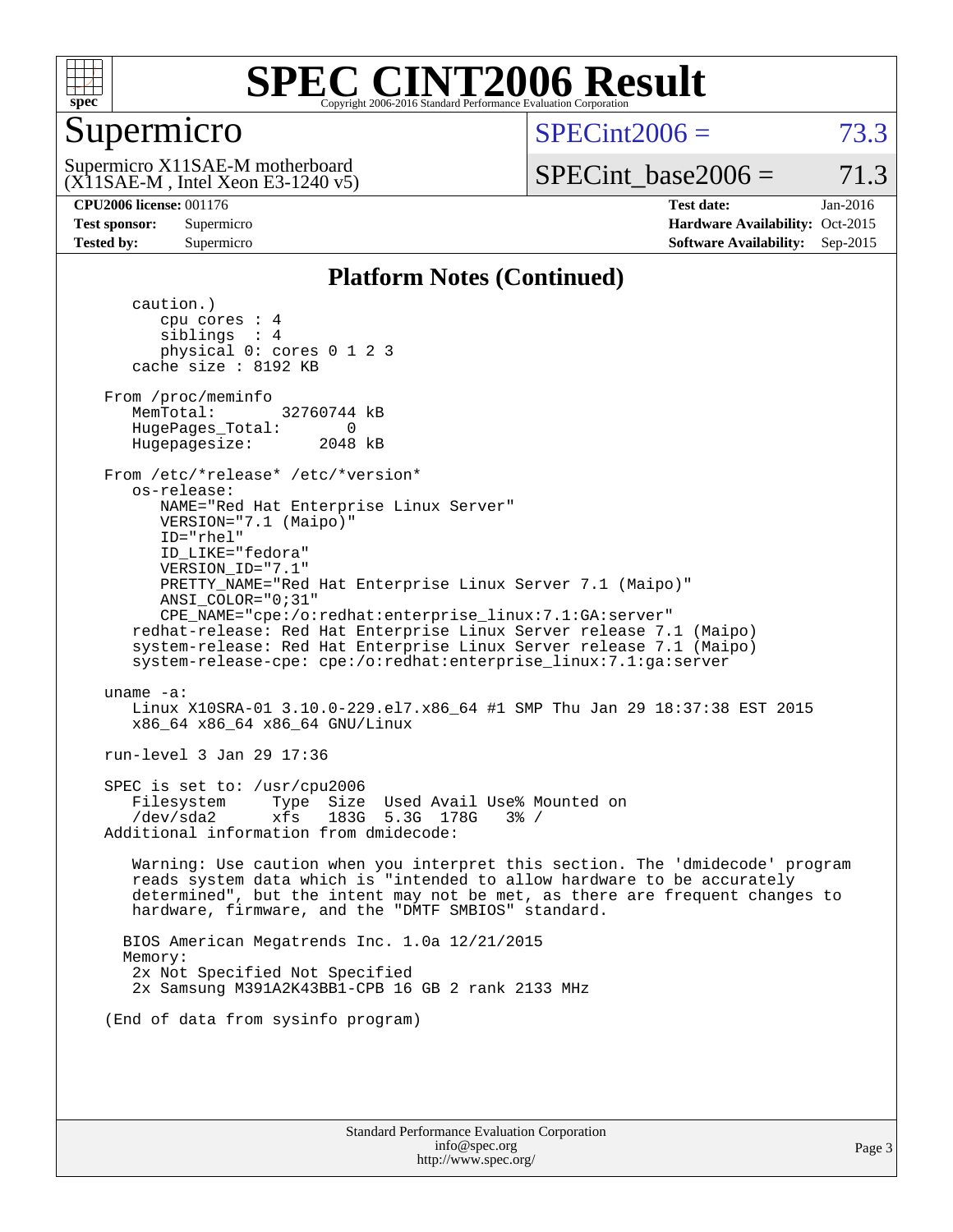

### Supermicro

 $SPECint2006 = 73.3$  $SPECint2006 = 73.3$ 

(X11SAE-M , Intel Xeon E3-1240 v5) Supermicro X11SAE-M motherboard

SPECint base2006 =  $71.3$ 

**[Test sponsor:](http://www.spec.org/auto/cpu2006/Docs/result-fields.html#Testsponsor)** Supermicro Supermicro **[Hardware Availability:](http://www.spec.org/auto/cpu2006/Docs/result-fields.html#HardwareAvailability)** Oct-2015 **[Tested by:](http://www.spec.org/auto/cpu2006/Docs/result-fields.html#Testedby)** Supermicro **Supermicro [Software Availability:](http://www.spec.org/auto/cpu2006/Docs/result-fields.html#SoftwareAvailability)** Sep-2015

**[CPU2006 license:](http://www.spec.org/auto/cpu2006/Docs/result-fields.html#CPU2006license)** 001176 **[Test date:](http://www.spec.org/auto/cpu2006/Docs/result-fields.html#Testdate)** Jan-2016

### **[General Notes](http://www.spec.org/auto/cpu2006/Docs/result-fields.html#GeneralNotes)**

Environment variables set by runspec before the start of the run:  $KMP$  AFFINITY = "granularity=fine, scatter" LD\_LIBRARY\_PATH = "/usr/cpu2006/libs/32:/usr/cpu2006/libs/64:/usr/cpu2006/sh" OMP\_NUM\_THREADS = "4"

 Binaries compiled on a system with 1x Intel Core i5-4670K CPU + 32GB memory using RedHat EL 7.1 Transparent Huge Pages enabled with: echo always > /sys/kernel/mm/transparent\_hugepage/enabled

**[Base Compiler Invocation](http://www.spec.org/auto/cpu2006/Docs/result-fields.html#BaseCompilerInvocation)**

 $\frac{C \text{ benchmarks:}}{C \text{ C}}$ -m64

[C++ benchmarks:](http://www.spec.org/auto/cpu2006/Docs/result-fields.html#CXXbenchmarks) [icpc -m64](http://www.spec.org/cpu2006/results/res2016q1/cpu2006-20160206-38979.flags.html#user_CXXbase_intel_icpc_64bit_fc66a5337ce925472a5c54ad6a0de310)

### **[Base Portability Flags](http://www.spec.org/auto/cpu2006/Docs/result-fields.html#BasePortabilityFlags)**

 400.perlbench: [-DSPEC\\_CPU\\_LP64](http://www.spec.org/cpu2006/results/res2016q1/cpu2006-20160206-38979.flags.html#b400.perlbench_basePORTABILITY_DSPEC_CPU_LP64) [-DSPEC\\_CPU\\_LINUX\\_X64](http://www.spec.org/cpu2006/results/res2016q1/cpu2006-20160206-38979.flags.html#b400.perlbench_baseCPORTABILITY_DSPEC_CPU_LINUX_X64) 401.bzip2: [-DSPEC\\_CPU\\_LP64](http://www.spec.org/cpu2006/results/res2016q1/cpu2006-20160206-38979.flags.html#suite_basePORTABILITY401_bzip2_DSPEC_CPU_LP64) 403.gcc: [-DSPEC\\_CPU\\_LP64](http://www.spec.org/cpu2006/results/res2016q1/cpu2006-20160206-38979.flags.html#suite_basePORTABILITY403_gcc_DSPEC_CPU_LP64) 429.mcf: [-DSPEC\\_CPU\\_LP64](http://www.spec.org/cpu2006/results/res2016q1/cpu2006-20160206-38979.flags.html#suite_basePORTABILITY429_mcf_DSPEC_CPU_LP64) 445.gobmk: [-DSPEC\\_CPU\\_LP64](http://www.spec.org/cpu2006/results/res2016q1/cpu2006-20160206-38979.flags.html#suite_basePORTABILITY445_gobmk_DSPEC_CPU_LP64) 456.hmmer: [-DSPEC\\_CPU\\_LP64](http://www.spec.org/cpu2006/results/res2016q1/cpu2006-20160206-38979.flags.html#suite_basePORTABILITY456_hmmer_DSPEC_CPU_LP64) 458.sjeng: [-DSPEC\\_CPU\\_LP64](http://www.spec.org/cpu2006/results/res2016q1/cpu2006-20160206-38979.flags.html#suite_basePORTABILITY458_sjeng_DSPEC_CPU_LP64) 462.libquantum: [-DSPEC\\_CPU\\_LP64](http://www.spec.org/cpu2006/results/res2016q1/cpu2006-20160206-38979.flags.html#suite_basePORTABILITY462_libquantum_DSPEC_CPU_LP64) [-DSPEC\\_CPU\\_LINUX](http://www.spec.org/cpu2006/results/res2016q1/cpu2006-20160206-38979.flags.html#b462.libquantum_baseCPORTABILITY_DSPEC_CPU_LINUX) 464.h264ref: [-DSPEC\\_CPU\\_LP64](http://www.spec.org/cpu2006/results/res2016q1/cpu2006-20160206-38979.flags.html#suite_basePORTABILITY464_h264ref_DSPEC_CPU_LP64) 471.omnetpp: [-DSPEC\\_CPU\\_LP64](http://www.spec.org/cpu2006/results/res2016q1/cpu2006-20160206-38979.flags.html#suite_basePORTABILITY471_omnetpp_DSPEC_CPU_LP64) 473.astar: [-DSPEC\\_CPU\\_LP64](http://www.spec.org/cpu2006/results/res2016q1/cpu2006-20160206-38979.flags.html#suite_basePORTABILITY473_astar_DSPEC_CPU_LP64) 483.xalancbmk: [-DSPEC\\_CPU\\_LP64](http://www.spec.org/cpu2006/results/res2016q1/cpu2006-20160206-38979.flags.html#suite_basePORTABILITY483_xalancbmk_DSPEC_CPU_LP64) [-DSPEC\\_CPU\\_LINUX](http://www.spec.org/cpu2006/results/res2016q1/cpu2006-20160206-38979.flags.html#b483.xalancbmk_baseCXXPORTABILITY_DSPEC_CPU_LINUX)

### **[Base Optimization Flags](http://www.spec.org/auto/cpu2006/Docs/result-fields.html#BaseOptimizationFlags)**

### [C benchmarks](http://www.spec.org/auto/cpu2006/Docs/result-fields.html#Cbenchmarks):

[-xCORE-AVX2](http://www.spec.org/cpu2006/results/res2016q1/cpu2006-20160206-38979.flags.html#user_CCbase_f-xAVX2_5f5fc0cbe2c9f62c816d3e45806c70d7) [-ipo](http://www.spec.org/cpu2006/results/res2016q1/cpu2006-20160206-38979.flags.html#user_CCbase_f-ipo) [-O3](http://www.spec.org/cpu2006/results/res2016q1/cpu2006-20160206-38979.flags.html#user_CCbase_f-O3) [-no-prec-div](http://www.spec.org/cpu2006/results/res2016q1/cpu2006-20160206-38979.flags.html#user_CCbase_f-no-prec-div) [-parallel](http://www.spec.org/cpu2006/results/res2016q1/cpu2006-20160206-38979.flags.html#user_CCbase_f-parallel) [-opt-prefetch](http://www.spec.org/cpu2006/results/res2016q1/cpu2006-20160206-38979.flags.html#user_CCbase_f-opt-prefetch) [-auto-p32](http://www.spec.org/cpu2006/results/res2016q1/cpu2006-20160206-38979.flags.html#user_CCbase_f-auto-p32)

[C++ benchmarks:](http://www.spec.org/auto/cpu2006/Docs/result-fields.html#CXXbenchmarks)

[-xCORE-AVX2](http://www.spec.org/cpu2006/results/res2016q1/cpu2006-20160206-38979.flags.html#user_CXXbase_f-xAVX2_5f5fc0cbe2c9f62c816d3e45806c70d7) [-ipo](http://www.spec.org/cpu2006/results/res2016q1/cpu2006-20160206-38979.flags.html#user_CXXbase_f-ipo) [-O3](http://www.spec.org/cpu2006/results/res2016q1/cpu2006-20160206-38979.flags.html#user_CXXbase_f-O3) [-no-prec-div](http://www.spec.org/cpu2006/results/res2016q1/cpu2006-20160206-38979.flags.html#user_CXXbase_f-no-prec-div) [-opt-prefetch](http://www.spec.org/cpu2006/results/res2016q1/cpu2006-20160206-38979.flags.html#user_CXXbase_f-opt-prefetch) [-auto-p32](http://www.spec.org/cpu2006/results/res2016q1/cpu2006-20160206-38979.flags.html#user_CXXbase_f-auto-p32) [-Wl,-z,muldefs](http://www.spec.org/cpu2006/results/res2016q1/cpu2006-20160206-38979.flags.html#user_CXXbase_link_force_multiple1_74079c344b956b9658436fd1b6dd3a8a) [-L/sh -lsmartheap64](http://www.spec.org/cpu2006/results/res2016q1/cpu2006-20160206-38979.flags.html#user_CXXbase_SmartHeap64_ed4ef857ce90951921efb0d91eb88472)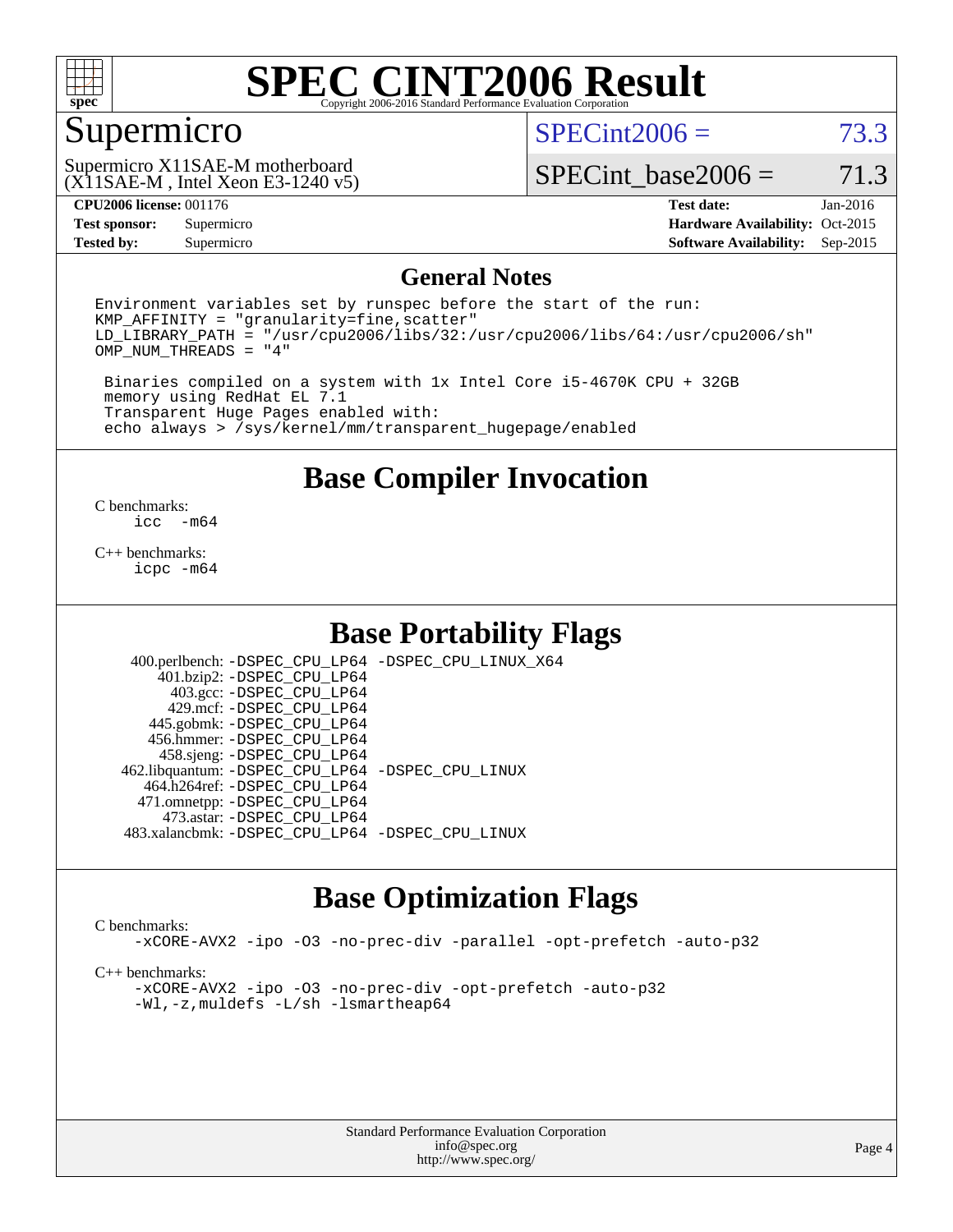

### Supermicro

 $SPECint2006 = 73.3$  $SPECint2006 = 73.3$ 

(X11SAE-M , Intel Xeon E3-1240 v5) Supermicro X11SAE-M motherboard

SPECint base2006 =  $71.3$ 

**[CPU2006 license:](http://www.spec.org/auto/cpu2006/Docs/result-fields.html#CPU2006license)** 001176 **[Test date:](http://www.spec.org/auto/cpu2006/Docs/result-fields.html#Testdate)** Jan-2016 **[Test sponsor:](http://www.spec.org/auto/cpu2006/Docs/result-fields.html#Testsponsor)** Supermicro Supermicro **[Hardware Availability:](http://www.spec.org/auto/cpu2006/Docs/result-fields.html#HardwareAvailability)** Oct-2015 **[Tested by:](http://www.spec.org/auto/cpu2006/Docs/result-fields.html#Testedby)** Supermicro **Supermicro [Software Availability:](http://www.spec.org/auto/cpu2006/Docs/result-fields.html#SoftwareAvailability)** Sep-2015

### **[Base Other Flags](http://www.spec.org/auto/cpu2006/Docs/result-fields.html#BaseOtherFlags)**

[C benchmarks](http://www.spec.org/auto/cpu2006/Docs/result-fields.html#Cbenchmarks):

403.gcc: [-Dalloca=\\_alloca](http://www.spec.org/cpu2006/results/res2016q1/cpu2006-20160206-38979.flags.html#b403.gcc_baseEXTRA_CFLAGS_Dalloca_be3056838c12de2578596ca5467af7f3)

### **[Peak Compiler Invocation](http://www.spec.org/auto/cpu2006/Docs/result-fields.html#PeakCompilerInvocation)**

[C benchmarks \(except as noted below\)](http://www.spec.org/auto/cpu2006/Docs/result-fields.html#Cbenchmarksexceptasnotedbelow):

[icc -m64](http://www.spec.org/cpu2006/results/res2016q1/cpu2006-20160206-38979.flags.html#user_CCpeak_intel_icc_64bit_f346026e86af2a669e726fe758c88044)

400.perlbench: [icc -m32 -L/opt/intel/compilers\\_and\\_libraries\\_2016/linux/compiler/lib/ia32\\_lin](http://www.spec.org/cpu2006/results/res2016q1/cpu2006-20160206-38979.flags.html#user_peakCCLD400_perlbench_intel_icc_e10256ba5924b668798078a321b0cb3f)

445.gobmk: [icc -m32 -L/opt/intel/compilers\\_and\\_libraries\\_2016/linux/compiler/lib/ia32\\_lin](http://www.spec.org/cpu2006/results/res2016q1/cpu2006-20160206-38979.flags.html#user_peakCCLD445_gobmk_intel_icc_e10256ba5924b668798078a321b0cb3f)

[C++ benchmarks \(except as noted below\):](http://www.spec.org/auto/cpu2006/Docs/result-fields.html#CXXbenchmarksexceptasnotedbelow)

[icpc -m32 -L/opt/intel/compilers\\_and\\_libraries\\_2016/linux/compiler/lib/ia32\\_lin](http://www.spec.org/cpu2006/results/res2016q1/cpu2006-20160206-38979.flags.html#user_CXXpeak_intel_icpc_b4f50a394bdb4597aa5879c16bc3f5c5)

473.astar: [icpc -m64](http://www.spec.org/cpu2006/results/res2016q1/cpu2006-20160206-38979.flags.html#user_peakCXXLD473_astar_intel_icpc_64bit_fc66a5337ce925472a5c54ad6a0de310)

### **[Peak Portability Flags](http://www.spec.org/auto/cpu2006/Docs/result-fields.html#PeakPortabilityFlags)**

 400.perlbench: [-D\\_FILE\\_OFFSET\\_BITS=64](http://www.spec.org/cpu2006/results/res2016q1/cpu2006-20160206-38979.flags.html#user_peakPORTABILITY400_perlbench_file_offset_bits_64_438cf9856305ebd76870a2c6dc2689ab) [-DSPEC\\_CPU\\_LINUX\\_IA32](http://www.spec.org/cpu2006/results/res2016q1/cpu2006-20160206-38979.flags.html#b400.perlbench_peakCPORTABILITY_DSPEC_CPU_LINUX_IA32) 401.bzip2: [-DSPEC\\_CPU\\_LP64](http://www.spec.org/cpu2006/results/res2016q1/cpu2006-20160206-38979.flags.html#suite_peakPORTABILITY401_bzip2_DSPEC_CPU_LP64) 403.gcc: [-DSPEC\\_CPU\\_LP64](http://www.spec.org/cpu2006/results/res2016q1/cpu2006-20160206-38979.flags.html#suite_peakPORTABILITY403_gcc_DSPEC_CPU_LP64) 429.mcf: [-DSPEC\\_CPU\\_LP64](http://www.spec.org/cpu2006/results/res2016q1/cpu2006-20160206-38979.flags.html#suite_peakPORTABILITY429_mcf_DSPEC_CPU_LP64) 445.gobmk: [-D\\_FILE\\_OFFSET\\_BITS=64](http://www.spec.org/cpu2006/results/res2016q1/cpu2006-20160206-38979.flags.html#user_peakPORTABILITY445_gobmk_file_offset_bits_64_438cf9856305ebd76870a2c6dc2689ab) 456.hmmer: [-DSPEC\\_CPU\\_LP64](http://www.spec.org/cpu2006/results/res2016q1/cpu2006-20160206-38979.flags.html#suite_peakPORTABILITY456_hmmer_DSPEC_CPU_LP64) 458.sjeng: [-DSPEC\\_CPU\\_LP64](http://www.spec.org/cpu2006/results/res2016q1/cpu2006-20160206-38979.flags.html#suite_peakPORTABILITY458_sjeng_DSPEC_CPU_LP64) 462.libquantum: [-DSPEC\\_CPU\\_LP64](http://www.spec.org/cpu2006/results/res2016q1/cpu2006-20160206-38979.flags.html#suite_peakPORTABILITY462_libquantum_DSPEC_CPU_LP64) [-DSPEC\\_CPU\\_LINUX](http://www.spec.org/cpu2006/results/res2016q1/cpu2006-20160206-38979.flags.html#b462.libquantum_peakCPORTABILITY_DSPEC_CPU_LINUX) 464.h264ref: [-DSPEC\\_CPU\\_LP64](http://www.spec.org/cpu2006/results/res2016q1/cpu2006-20160206-38979.flags.html#suite_peakPORTABILITY464_h264ref_DSPEC_CPU_LP64) 471.omnetpp: [-D\\_FILE\\_OFFSET\\_BITS=64](http://www.spec.org/cpu2006/results/res2016q1/cpu2006-20160206-38979.flags.html#user_peakPORTABILITY471_omnetpp_file_offset_bits_64_438cf9856305ebd76870a2c6dc2689ab) 473.astar: [-DSPEC\\_CPU\\_LP64](http://www.spec.org/cpu2006/results/res2016q1/cpu2006-20160206-38979.flags.html#suite_peakPORTABILITY473_astar_DSPEC_CPU_LP64) 483.xalancbmk: [-D\\_FILE\\_OFFSET\\_BITS=64](http://www.spec.org/cpu2006/results/res2016q1/cpu2006-20160206-38979.flags.html#user_peakPORTABILITY483_xalancbmk_file_offset_bits_64_438cf9856305ebd76870a2c6dc2689ab) [-DSPEC\\_CPU\\_LINUX](http://www.spec.org/cpu2006/results/res2016q1/cpu2006-20160206-38979.flags.html#b483.xalancbmk_peakCXXPORTABILITY_DSPEC_CPU_LINUX)

### **[Peak Optimization Flags](http://www.spec.org/auto/cpu2006/Docs/result-fields.html#PeakOptimizationFlags)**

[C benchmarks](http://www.spec.org/auto/cpu2006/Docs/result-fields.html#Cbenchmarks):

 400.perlbench: [-xCORE-AVX2](http://www.spec.org/cpu2006/results/res2016q1/cpu2006-20160206-38979.flags.html#user_peakPASS2_CFLAGSPASS2_LDCFLAGS400_perlbench_f-xAVX2_5f5fc0cbe2c9f62c816d3e45806c70d7)(pass 2) [-prof-gen:threadsafe](http://www.spec.org/cpu2006/results/res2016q1/cpu2006-20160206-38979.flags.html#user_peakPASS1_CFLAGSPASS1_LDCFLAGS400_perlbench_prof_gen_21a26eb79f378b550acd7bec9fe4467a)(pass 1)  $-i\text{po}(pass 2) -\tilde{O}3(pass 2)$  [-no-prec-div](http://www.spec.org/cpu2006/results/res2016q1/cpu2006-20160206-38979.flags.html#user_peakPASS2_CFLAGSPASS2_LDCFLAGS400_perlbench_f-no-prec-div)(pass 2) [-par-num-threads=1](http://www.spec.org/cpu2006/results/res2016q1/cpu2006-20160206-38979.flags.html#user_peakPASS1_CFLAGSPASS1_LDCFLAGS400_perlbench_par_num_threads_786a6ff141b4e9e90432e998842df6c2)(pass 1) [-prof-use](http://www.spec.org/cpu2006/results/res2016q1/cpu2006-20160206-38979.flags.html#user_peakPASS2_CFLAGSPASS2_LDCFLAGS400_perlbench_prof_use_bccf7792157ff70d64e32fe3e1250b55)(pass 2) [-opt-prefetch](http://www.spec.org/cpu2006/results/res2016q1/cpu2006-20160206-38979.flags.html#user_peakCOPTIMIZE400_perlbench_f-opt-prefetch) [-ansi-alias](http://www.spec.org/cpu2006/results/res2016q1/cpu2006-20160206-38979.flags.html#user_peakCOPTIMIZE400_perlbench_f-ansi-alias)

 401.bzip2: [-xCORE-AVX2](http://www.spec.org/cpu2006/results/res2016q1/cpu2006-20160206-38979.flags.html#user_peakPASS2_CFLAGSPASS2_LDCFLAGS401_bzip2_f-xAVX2_5f5fc0cbe2c9f62c816d3e45806c70d7)(pass 2) [-prof-gen:threadsafe](http://www.spec.org/cpu2006/results/res2016q1/cpu2006-20160206-38979.flags.html#user_peakPASS1_CFLAGSPASS1_LDCFLAGS401_bzip2_prof_gen_21a26eb79f378b550acd7bec9fe4467a)(pass 1)  $-i\text{po}(pass 2) -\overline{O}3(pass 2)$  [-no-prec-div](http://www.spec.org/cpu2006/results/res2016q1/cpu2006-20160206-38979.flags.html#user_peakCOPTIMIZEPASS2_CFLAGSPASS2_LDCFLAGS401_bzip2_f-no-prec-div) [-par-num-threads=1](http://www.spec.org/cpu2006/results/res2016q1/cpu2006-20160206-38979.flags.html#user_peakPASS1_CFLAGSPASS1_LDCFLAGS401_bzip2_par_num_threads_786a6ff141b4e9e90432e998842df6c2)(pass 1) [-prof-use](http://www.spec.org/cpu2006/results/res2016q1/cpu2006-20160206-38979.flags.html#user_peakPASS2_CFLAGSPASS2_LDCFLAGS401_bzip2_prof_use_bccf7792157ff70d64e32fe3e1250b55)(pass 2) [-auto-ilp32](http://www.spec.org/cpu2006/results/res2016q1/cpu2006-20160206-38979.flags.html#user_peakCOPTIMIZE401_bzip2_f-auto-ilp32)

Continued on next page

Standard Performance Evaluation Corporation [info@spec.org](mailto:info@spec.org) <http://www.spec.org/>

Page 5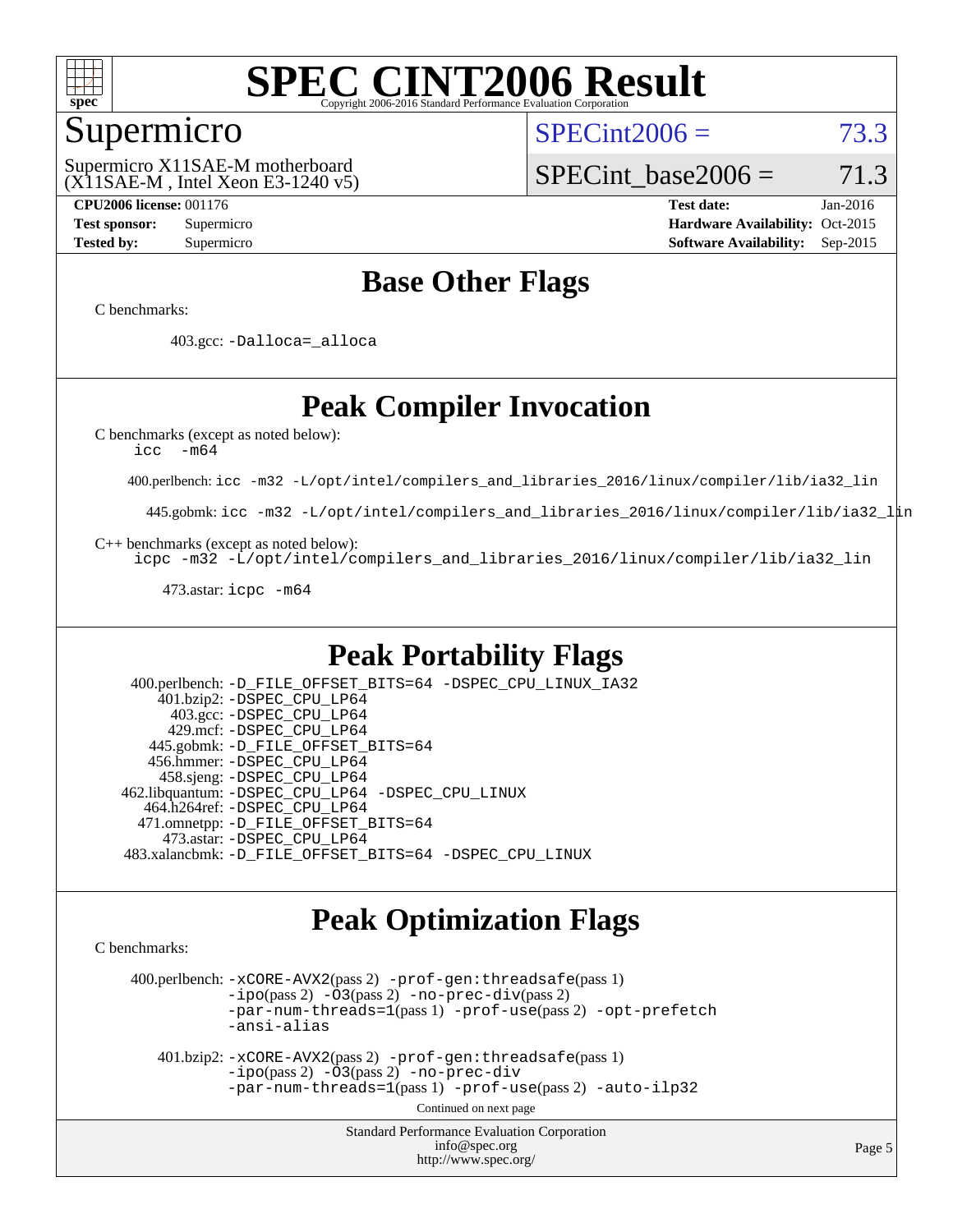

Supermicro

 $SPECint2006 = 73.3$  $SPECint2006 = 73.3$ 

(X11SAE-M , Intel Xeon E3-1240 v5) Supermicro X11SAE-M motherboard

SPECint base2006 =  $71.3$ 

| Test sponsor:     | Supermicro |
|-------------------|------------|
| <b>Tested by:</b> | Supermicro |

**[CPU2006 license:](http://www.spec.org/auto/cpu2006/Docs/result-fields.html#CPU2006license)** 001176 **[Test date:](http://www.spec.org/auto/cpu2006/Docs/result-fields.html#Testdate)** Jan-2016 **[Hardware Availability:](http://www.spec.org/auto/cpu2006/Docs/result-fields.html#HardwareAvailability)** Oct-2015 **[Software Availability:](http://www.spec.org/auto/cpu2006/Docs/result-fields.html#SoftwareAvailability)** Sep-2015

## **[Peak Optimization Flags \(Continued\)](http://www.spec.org/auto/cpu2006/Docs/result-fields.html#PeakOptimizationFlags)**

```
 401.bzip2 (continued):
                -opt-prefetch -ansi-alias
          403.gcc: -xCORE-AVX2 -ipo -O3 -no-prec-div -inline-calloc
                -opt-malloc-options=3 -auto-ilp32
         429.mcf: -xCORE-AVX2 -ipo -O3 -no-prec-div -parallel
                -opt-prefetch -auto-p32
       445.gobmk: -xCORE-AVX2(pass 2) -prof-gen:threadsafe(pass 1)
                -prof-use(pass 2) -par-num-threads=1(pass 1) -ansi-alias
       456.hmmer: basepeak = yes
        458.sjeng: -xCORE-AVX2(pass 2) -prof-gen:threadsafe(pass 1)
                -i\text{po}(pass 2) -\tilde{O}3(pass 2)-no-prec-div(pass 2)
                -par-num-threads=1(pass 1) -prof-use(pass 2) -unroll4
   462.libquantum: basepeak = yes
     464.h264ref: basepeak = yes
C++ benchmarks: 
      471.omnetpp: -xCORE-AVX2(pass 2) -prof-gen:threadsafe(pass 1)
                -i\text{po}(pass 2) -\overline{O}3(pass 2) -no-\overline{prec}\-div(pass 2)-par-num-threads=1(pass 1) -prof-use(pass 2)
                -opt-ra-region-strategy=block -ansi-alias
                -Wl,-z,muldefs -L/sh -lsmartheap
         473.astar: -xCORE-AVX2 -ipo -O3 -no-prec-div -opt-prefetch
                -auto-p32 -Wl,-z,muldefs -L/sh -lsmartheap64
    483.xalancbmk: -xCORE-AVX2 -ipo -O3 -no-prec-div -opt-prefetch
                -ansi-alias -Wl,-z,muldefs -L/sh -lsmartheap
```
### **[Peak Other Flags](http://www.spec.org/auto/cpu2006/Docs/result-fields.html#PeakOtherFlags)**

[C benchmarks](http://www.spec.org/auto/cpu2006/Docs/result-fields.html#Cbenchmarks):

403.gcc: [-Dalloca=\\_alloca](http://www.spec.org/cpu2006/results/res2016q1/cpu2006-20160206-38979.flags.html#b403.gcc_peakEXTRA_CFLAGS_Dalloca_be3056838c12de2578596ca5467af7f3)

```
The flags files that were used to format this result can be browsed at
http://www.spec.org/cpu2006/flags/Intel-ic16.0-official-linux64.html
http://www.spec.org/cpu2006/flags/Supermicro-Platform-Settings-V1.2-revH.html
```